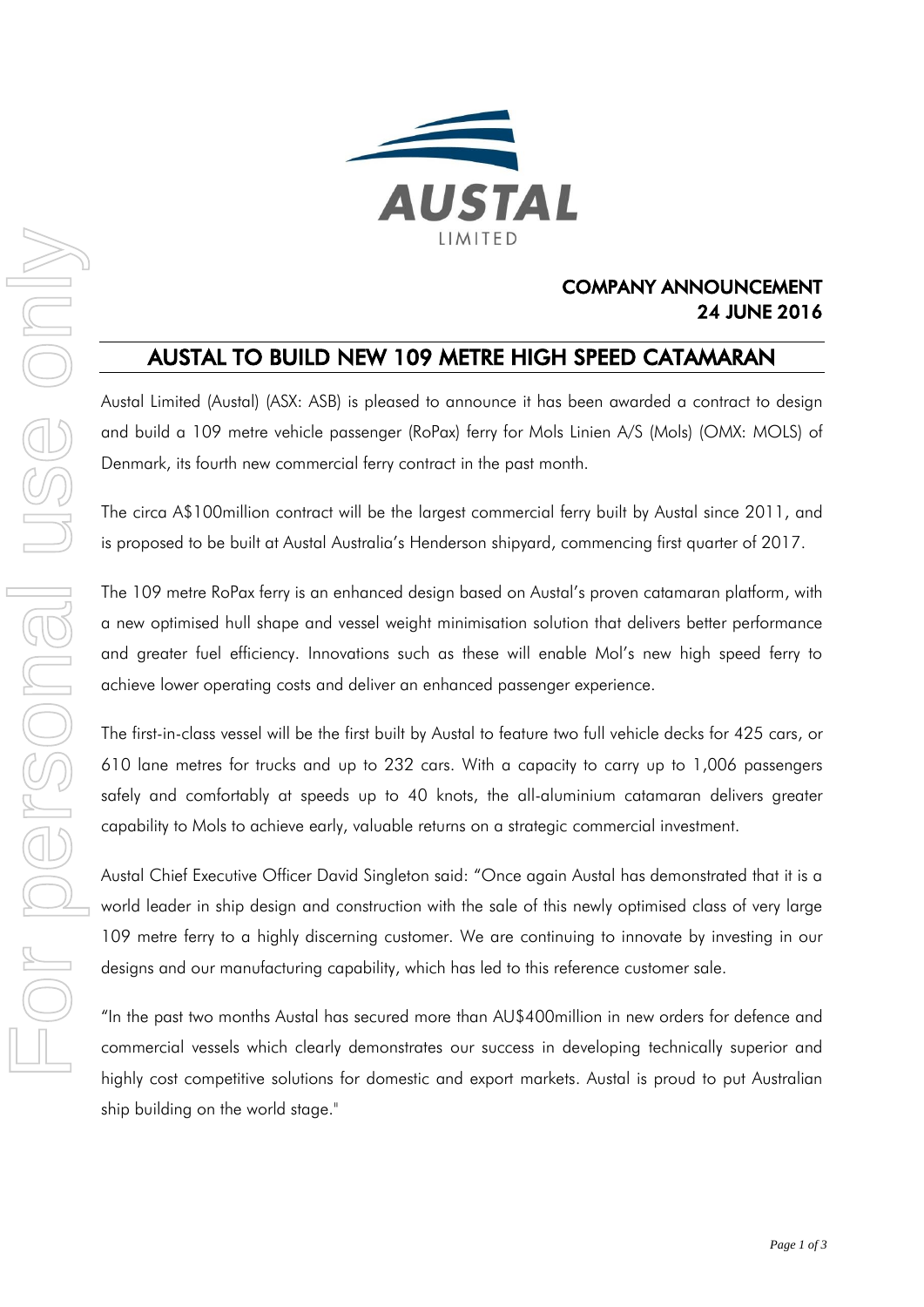Based on previous commercial vessel construction programs of this magnitude, Austal's Australian shipbuilding operations are anticipated to engage more than 350 local design, production and project management employees in the delivery of the Mols contract, further enhancing Austal's and the greater Australian shipbuilding industry's sovereign capability.

A total of seven large (greater than 100 metres long) high speed RoPax ferries have been produced for international operators at Austal's Henderson shipyard since 2001.

"The number and variety of vessels delivered to export markets reflects Austal's ingenuity and commercial success in designing, constructing and supporting large RoPax ferry platforms, such as the Mols 109 metre catamaran," Mr Singleton said.

### -ENDS-

### About Austal

Austal is a global defence prime contractor and a designer and manufacturer of defence and commercial ships. For more than 27 years Austal has been a leader in the design, construction and maintenance of revolutionary ships for governments, navies and ferry operators around the world. More than 255 vessels have been delivered in that time.

Defence vessels designed and built by Austal include multi-mission combatants, such as the Littoral Combat Ship (LCS) for the United States Navy and military high speed vessels for transport and humanitarian relief, such as the Expeditionary Fast Transport (EPF) ships for the U.S. Navy and High Speed Support Vessel (HSSV) for the Royal Navy of Oman. Austal also designs, constructs, integrates and maintains an extensive range of patrol and auxiliary vessels for government agencies globally, including the Cape Class Patrol Boat Program for Australian Border Force. Defence vessels are designed and constructed in Mobile, Alabama and in Henderson, Western Australia.

Austal has been at the forefront of the high speed ferry market since the early days of the industry. Our market leading designs of high performance aluminium vessels have long been at the heart of Austal's research and development.